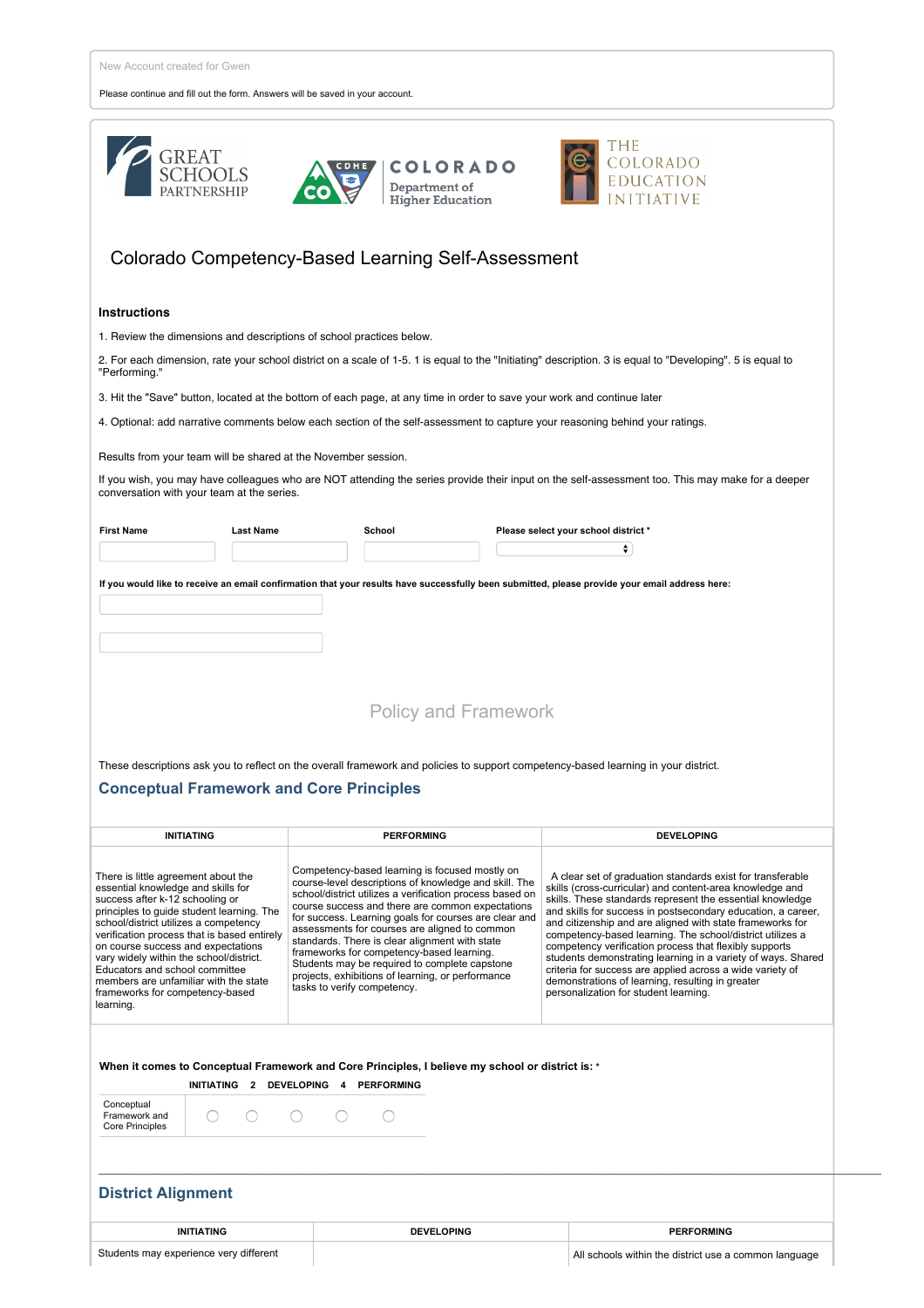| expectations for meeting competency<br>standards from classroom to classroom within<br>a school. There appears to be little agreement<br>within the district or schools about essential<br>standards, assessment methods, or<br>instructional practice. Many educators |
|------------------------------------------------------------------------------------------------------------------------------------------------------------------------------------------------------------------------------------------------------------------------|
|                                                                                                                                                                                                                                                                        |
| express little or no knowledge of, or                                                                                                                                                                                                                                  |
| professional learning about, competency-<br>based learning.                                                                                                                                                                                                            |

There is alignment within schools about essential knowledge and skills and work is beginning to bridge common gaps between grades and grade spans. A districtwide team has been created to act as leaders on competencybased learning and to support shared understanding and alignment throughout the district. Professional learning opportunities are regularly available for teachers to work within grade spans on competency-based learning.

to describe competency-based learning. A competency-based learning team that includes teachers, students, and parents plans professional learning, community outreach, and educates the school committee as necessary to ensure sound district alignment. Professional learning opportunities are regularly available for teachers to work within and across grade spans on competencybased learning.

**When it comes to District Alignment, I believe my school or district is: \***

**INITIATING 2 DEVELOPING 4 PERFORMING**



## **School Board/Committee Support**

|                                                                                                                                                                                                                                                                                                                                                                                                                                                                                                                                                                                                                                                                                                                                                                                                                   | <b>INITIATING</b>                    |  | <b>DEVELOPING</b>                                                                                                                                                                                                                                                                                                                                                                                                                    |  | <b>PERFORMING</b> |  |
|-------------------------------------------------------------------------------------------------------------------------------------------------------------------------------------------------------------------------------------------------------------------------------------------------------------------------------------------------------------------------------------------------------------------------------------------------------------------------------------------------------------------------------------------------------------------------------------------------------------------------------------------------------------------------------------------------------------------------------------------------------------------------------------------------------------------|--------------------------------------|--|--------------------------------------------------------------------------------------------------------------------------------------------------------------------------------------------------------------------------------------------------------------------------------------------------------------------------------------------------------------------------------------------------------------------------------------|--|-------------------|--|
| The school board expresses little knowledge of<br>competency-based learning. The board may reduce<br>competency-based learning merely to changes in reporting<br>or grading policies, and not fully understand the systemic<br>approach to teaching and learning.                                                                                                                                                                                                                                                                                                                                                                                                                                                                                                                                                 |                                      |  | The school board has engaged in information<br>The school board expresses active and<br>sessions and workshops regarding competency-<br>vocal support for competency-based<br>based learning. School board members can describe<br>learning. Competency-based learning is<br>competency-based learning and articulate how it<br>a clear and integral component of the<br>supports student achievement.<br>district's strategic plan. |  |                   |  |
|                                                                                                                                                                                                                                                                                                                                                                                                                                                                                                                                                                                                                                                                                                                                                                                                                   | INITIATING 2 DEVELOPING 4 PERFORMING |  | When it comes to School Board/Committee Support, I believe my school or district is: *                                                                                                                                                                                                                                                                                                                                               |  |                   |  |
| School<br>Board/Committee<br>Support                                                                                                                                                                                                                                                                                                                                                                                                                                                                                                                                                                                                                                                                                                                                                                              |                                      |  |                                                                                                                                                                                                                                                                                                                                                                                                                                      |  |                   |  |
| <b>INITIATING</b>                                                                                                                                                                                                                                                                                                                                                                                                                                                                                                                                                                                                                                                                                                                                                                                                 |                                      |  | <b>DEVELOPING</b>                                                                                                                                                                                                                                                                                                                                                                                                                    |  | <b>PERFORMING</b> |  |
| Graduation and promotion policies do not reflect<br>a competency-based approach to education.<br>Graduation and promotion policies recognize attainment<br>Students are required to accrue a certain number<br>of learning standards, and not only seat-time<br>of credits in each discipline, without reference to<br>requirements. While the district may utilize a credit-based<br>the knowledge and skills essential for success.<br>system to support a broad base of learning, the credits<br>Individual teachers are responsible for setting<br>are tied directly to learning standards. The school<br>grading and attendance policies for their<br>committee or schools develop common policies (i.e.:<br>classrooms.<br>grading, attendance, eligibility) that support students<br>attaining competency. |                                      |  |                                                                                                                                                                                                                                                                                                                                                                                                                                      |  |                   |  |

**\_\_\_\_\_\_\_\_\_\_\_\_\_\_\_\_\_\_\_\_\_\_\_\_\_\_\_\_\_\_\_\_\_\_\_\_\_\_\_\_\_\_\_\_\_\_\_\_\_\_\_\_\_\_\_\_\_\_\_\_\_\_\_\_\_\_\_\_\_\_\_\_\_\_\_\_\_\_\_\_\_\_\_\_\_\_\_\_\_\_\_\_\_\_\_\_\_\_\_\_\_\_\_\_\_\_\_\_\_\_\_\_\_\_\_\_\_\_\_\_\_\_\_\_\_\_\_\_\_\_\_\_\_\_\_\_\_\_\_\_\_\_\_\_\_\_\_\_\_\_\_\_\_\_**

**When it comes to Local Policies, I believe my school or district is: \* INITIATING 2 DEVELOPING 4 PERFORMING** Local Policies  $\bigcirc$  $\bigcirc$  $\bigcirc$  $\bigcirc$  $\circ$ If you would like to add comments on your responses to any of the Policy and Framework descriptions above, you may do so here.

**SAVE PROGRESS NEXT >>**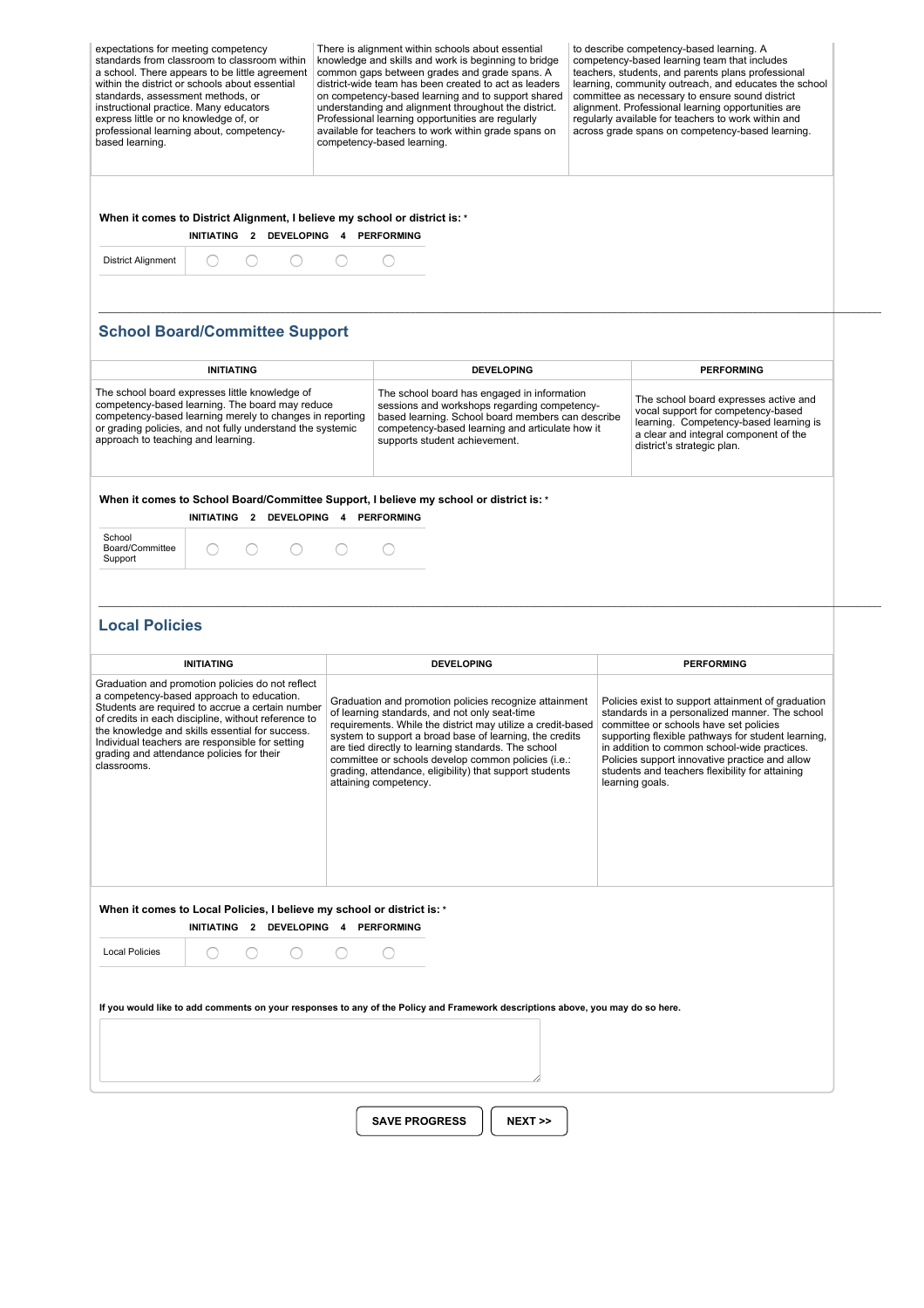33% Complete

## Practice

These categories ask you to reflect on your district's work on school-based practice (ie: curriculum, instruction, and assessment)

## **Summative Assessments**

| <b>INITIATING</b>                                                                                                                                                                                                                                                                                                                                                                                                                                                          |                   |                |                   |                                                                                                                                                                                                                                                                                                                                                                         | <b>DEVELOPING</b>                                                                                                                                                                                                                                                                                                                                                                                                                                                                                                  | <b>PERFORMING</b> |
|----------------------------------------------------------------------------------------------------------------------------------------------------------------------------------------------------------------------------------------------------------------------------------------------------------------------------------------------------------------------------------------------------------------------------------------------------------------------------|-------------------|----------------|-------------------|-------------------------------------------------------------------------------------------------------------------------------------------------------------------------------------------------------------------------------------------------------------------------------------------------------------------------------------------------------------------------|--------------------------------------------------------------------------------------------------------------------------------------------------------------------------------------------------------------------------------------------------------------------------------------------------------------------------------------------------------------------------------------------------------------------------------------------------------------------------------------------------------------------|-------------------|
| Summative assessments are not always clearly<br>aligned to essential knowledge and skills and may<br>not assess higher order thinking skills. Students are<br>given multiple opportunities to demonstrate success<br>in some courses/learning experiences, but this<br>practice varies widely in the school/district. In most<br>learning experiences, students demonstrate their<br>learning in the same way, with little flexibility or<br>choice in assessment methods. |                   |                |                   | The school/district uses some common<br>assessments in grade levels or courses.<br>Assessments are aligned to learning<br>standards and emphasize higher order<br>thinking skills for students. All students,<br>in all learning experiences, have multiple<br>opportunities to demonstrate success<br>and are given choices in how they<br>demonstrate their learning. | Summative assessments follow common scoring criteria and<br>are based on the transfer of knowledge and skills to novel<br>performance tasks. Students have a role in designing<br>performance tasks and have a clear understanding of<br>scoring criteria, enabling student choice and direction in<br>demonstrating learning. When students are unsuccessful on<br>summative assessments, teachers and students treat the<br>assessments as formative, providing re-teaching and<br>reassessment where necessary. |                   |
|                                                                                                                                                                                                                                                                                                                                                                                                                                                                            | <b>INITIATING</b> | $\overline{2}$ | <b>DEVELOPING</b> | 4                                                                                                                                                                                                                                                                                                                                                                       | When it comes to Summative Assessments, I believe my school or district is: *<br><b>PERFORMING</b>                                                                                                                                                                                                                                                                                                                                                                                                                 |                   |
|                                                                                                                                                                                                                                                                                                                                                                                                                                                                            |                   |                |                   |                                                                                                                                                                                                                                                                                                                                                                         |                                                                                                                                                                                                                                                                                                                                                                                                                                                                                                                    |                   |

**\_\_\_\_\_\_\_\_\_\_\_\_\_\_\_\_\_\_\_\_\_\_\_\_\_\_\_\_\_\_\_\_\_\_\_\_\_\_\_\_\_\_\_\_\_\_\_\_\_\_\_\_\_\_\_\_\_\_\_\_\_\_\_\_\_\_\_\_\_\_\_\_\_\_\_\_\_\_\_\_\_\_\_\_\_\_\_\_\_\_\_\_\_\_\_\_\_\_\_\_\_\_\_\_\_\_\_\_\_\_\_\_\_\_\_\_\_\_\_\_\_\_\_\_\_\_\_\_\_\_\_\_\_\_\_\_\_\_\_\_\_\_\_\_\_\_\_\_\_\_\_\_\_\_**

## **Formative Assessments**

| <b>INITIATING</b><br><b>DEVELOPING</b><br><b>PERFORMING</b>                                                                                                                                                                                                                                                                                                    |                                                                                                                                                                                                                                                                                                                   |                                                                                                                                                                                                                                                                                                                                                                                                                                                                                   |  |  |  |  |
|----------------------------------------------------------------------------------------------------------------------------------------------------------------------------------------------------------------------------------------------------------------------------------------------------------------------------------------------------------------|-------------------------------------------------------------------------------------------------------------------------------------------------------------------------------------------------------------------------------------------------------------------------------------------------------------------|-----------------------------------------------------------------------------------------------------------------------------------------------------------------------------------------------------------------------------------------------------------------------------------------------------------------------------------------------------------------------------------------------------------------------------------------------------------------------------------|--|--|--|--|
| All students generally complete the same practice work,<br>regardless of their knowledge and skill. Formative<br>assessments are included in academic reports of                                                                                                                                                                                               | Formative assessments are used for practice<br>and feedback and do not impact a student's<br>academic report. All teachers use formative                                                                                                                                                                          | Students select from a variety of formative<br>assessment strategies to practice essential<br>knowledge and skills, with support and quidance<br>from educators. Students and teachers revise<br>instructional and learning strategies based on<br>formative assessment results. Students and<br>teachers examine summative assessments.<br>exemplars, and scoring quides and plan formative<br>assessment practice based on where students are<br>in relation to learning goals. |  |  |  |  |
| student learning due to a belief that students will only do<br>work that is graded. Teachers sometimes adjust<br>instruction based on formative results, but some express<br>uncertainty about how to make these adjustments. In<br>some cases, the connection between the summative<br>assessment tasks and formative assessment<br>opportunities is unclear. | assessment results to make adjustments to<br>class instruction and offer students choices in<br>formative assessments, tailoring practice work<br>to different student needs. There is clear<br>alignment between summative assessment<br>tasks and scoring criteria and the formative<br>work students complete. |                                                                                                                                                                                                                                                                                                                                                                                                                                                                                   |  |  |  |  |
| When it comes to Formative Assessments, I believe my school or district is: *<br><b>DEVELOPING</b><br><b>PERFORMING</b><br><b>INITIATING</b><br>2<br>4                                                                                                                                                                                                         |                                                                                                                                                                                                                                                                                                                   |                                                                                                                                                                                                                                                                                                                                                                                                                                                                                   |  |  |  |  |
| Formative<br>Assessments                                                                                                                                                                                                                                                                                                                                       |                                                                                                                                                                                                                                                                                                                   |                                                                                                                                                                                                                                                                                                                                                                                                                                                                                   |  |  |  |  |

**\_\_\_\_\_\_\_\_\_\_\_\_\_\_\_\_\_\_\_\_\_\_\_\_\_\_\_\_\_\_\_\_\_\_\_\_\_\_\_\_\_\_\_\_\_\_\_\_\_\_\_\_\_\_\_\_\_\_\_\_\_\_\_\_\_\_\_\_\_\_\_\_\_\_\_\_\_\_\_\_\_\_\_\_\_\_\_\_\_\_\_\_\_\_\_\_\_\_\_\_\_\_\_\_\_\_\_\_\_\_\_\_\_\_\_\_\_\_\_\_\_\_\_\_\_\_\_\_\_\_\_\_\_\_\_\_\_\_\_\_\_\_\_\_\_\_\_\_\_\_\_\_\_\_**

# **Grading and Feedback**

| <b>INITIATING</b>                                                                                                                                                                                                                                                                                                                                               | <b>DEVELOPING</b>                                                                                                                                                                                                                                                                                                                                                   | <b>PERFORMING</b>                                                                                                                                                                                                                                                                                                                                                                                                        |  |  |  |  |
|-----------------------------------------------------------------------------------------------------------------------------------------------------------------------------------------------------------------------------------------------------------------------------------------------------------------------------------------------------------------|---------------------------------------------------------------------------------------------------------------------------------------------------------------------------------------------------------------------------------------------------------------------------------------------------------------------------------------------------------------------|--------------------------------------------------------------------------------------------------------------------------------------------------------------------------------------------------------------------------------------------------------------------------------------------------------------------------------------------------------------------------------------------------------------------------|--|--|--|--|
| Feedback to students is mostly evaluative<br>without descriptions of next steps or how to<br>improve. Teachers or departments determine<br>grading practices within a school or district.<br>Academic grades include non-academic factors<br>(ie: participation, punctuality) and individual<br>teachers determine re-assessment<br>opportunities for students. | Teachers utilize descriptive feedback to promote<br>student growth and learning. School-wide<br>grading practices support student learning by<br>allowing students to revise and reassess as they<br>learn without averaging early attempts with later<br>ones. Academic grades are calculated and<br>reported separately from behavior / habits of<br>work grades. | Teachers and students utilize descriptive feedback<br>practices to focus on learning and growth. Students are<br>experienced in self- and peer-assessment and can<br>describe expected learning goals, their current<br>achievement, and steps they can take to move closer to<br>expectations. School-wide grading practices are clearly<br>communicated and embraced by educators, students, and<br>community members. |  |  |  |  |
| When it comes to Grading and Feedback, I believe my school or district is: *<br>INITIATING 2<br>DEVELOPING 4 PERFORMING                                                                                                                                                                                                                                         |                                                                                                                                                                                                                                                                                                                                                                     |                                                                                                                                                                                                                                                                                                                                                                                                                          |  |  |  |  |
| Grading and<br>Feedback                                                                                                                                                                                                                                                                                                                                         |                                                                                                                                                                                                                                                                                                                                                                     |                                                                                                                                                                                                                                                                                                                                                                                                                          |  |  |  |  |
| <b>Instruction</b>                                                                                                                                                                                                                                                                                                                                              |                                                                                                                                                                                                                                                                                                                                                                     |                                                                                                                                                                                                                                                                                                                                                                                                                          |  |  |  |  |
| <b>INITIATING</b>                                                                                                                                                                                                                                                                                                                                               | <b>DEVELOPING</b>                                                                                                                                                                                                                                                                                                                                                   | <b>PERFORMING</b>                                                                                                                                                                                                                                                                                                                                                                                                        |  |  |  |  |
|                                                                                                                                                                                                                                                                                                                                                                 |                                                                                                                                                                                                                                                                                                                                                                     |                                                                                                                                                                                                                                                                                                                                                                                                                          |  |  |  |  |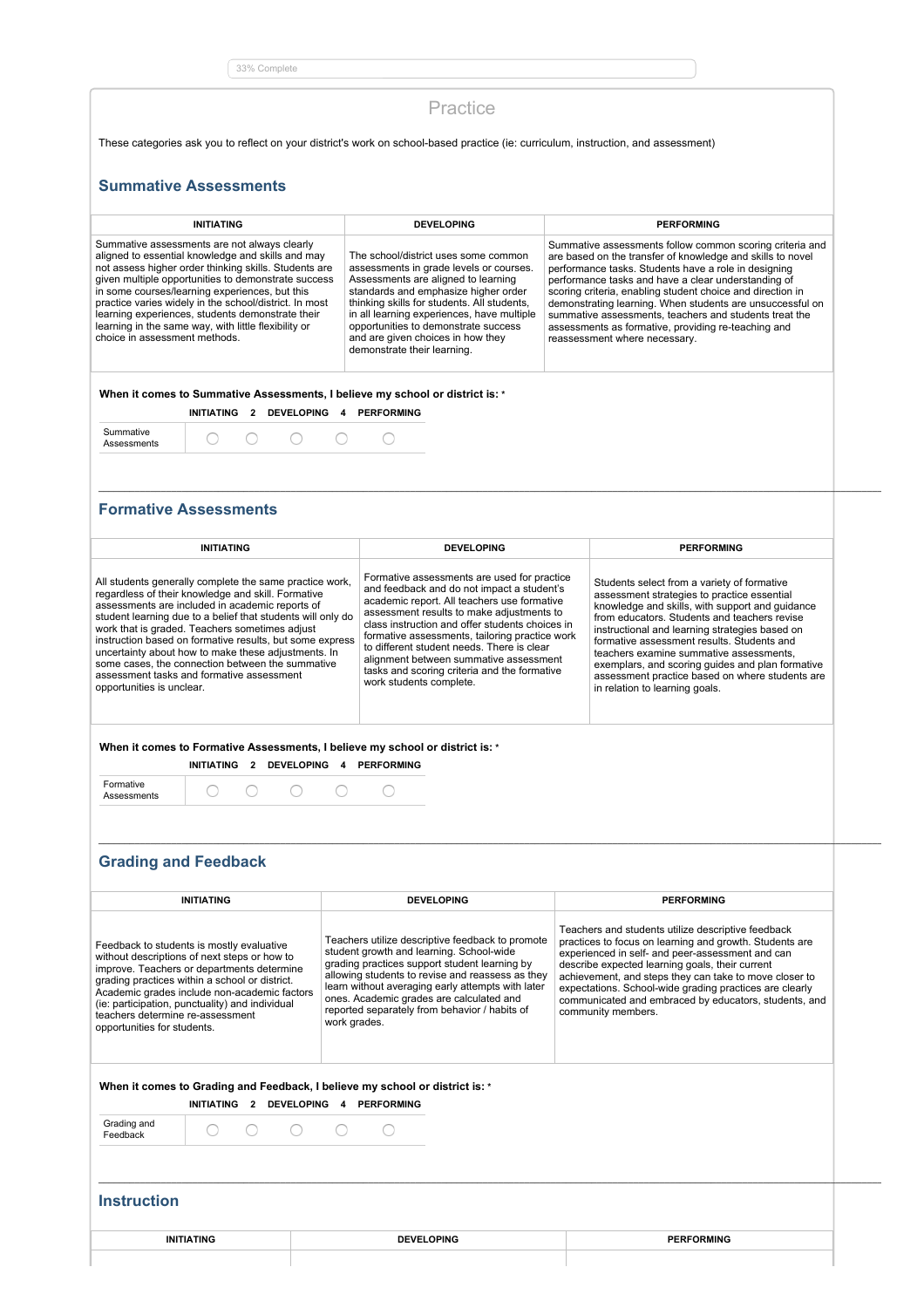There is a wide spectrum of instructional quality in the school/district, with little or no common language to describe effective instruction. Students experience widely different expectations from classroom to classroom and often work on lower order skills that are misaligned to summative assessments and to essential learning standards. Teachers rarely observe each other or share instructional practice (ie: student work, unit plans, or videos of teaching) with colleagues to improve student learning.

There is evidence of a sound array of instructional strategies for whole-group, small-group and individual instruction in heterogeneously-grouped classrooms, and<br>these strategies represent a shared understanding of effective instruction. Students engage in complex work that encourages higher order thinking, preparing them for success on summative assessments. Teachers use clear learning targets that describe complex cognitive skills to frame units and lessons and continually check for student understanding and progress. Professional learning opportunities for teachers include peer observation or sharing instructional practice, with specific feedback to improve student learning.

Students and teachers actively discuss learning targets and make plans to address the content and proces necessary to achieve competency. Teachers intentionally plan lessons and units to include<br>opportunities for re-teaching and reassessment, especially for complex concepts that typically challenge students. Students and teachers reflect on learning progress as well as their learning processes, and display flexibility in adjusting learning experiences to meet student needs. Teachers regularly observe and reflect together on student learning and engage in ongoing cycles of planning, instruction, assessment, and analysis to improve teaching and learning.

### **When it comes to Instruction, I believe my school or district is: \* INITIATING 2 DEVELOPING 4 PERFORMING**

| .<br>Inetruc |  |  |  |  |  |  |
|--------------|--|--|--|--|--|--|
|--------------|--|--|--|--|--|--|

## **Flexible Pathways**

#### **INITIATING DEVELOPING PERFORMING** Most students experience similar, course-based Some students have access to alternative learning All students are encouraged or required to learning experiences and there is little variation among students. While students are not enroll in learning experiences beyond the pathways through school-based programs and efforts<br>have been made to expand access. Through advisory or prevented from accessing alternative learning school-based programs. There is a formal guidance counselors, students are supported in identifying system for connecting students to alternative pathways (internships, independent studies, etc.), they are not encouraged to do so. and pursuing learning outside of school (ie: internships, pathway opportunities and a concerted effort to Pathways are generally viewed as enrichment apprenticeships, and on-line learning not accessible cultivate partners in the community to support through the school curriculum). There is a clear this work. Pathways are integrated with activities for students that do not necessarily involve school personnel or as rigid programs connection between learning pathways and requirements academic and social expectations for students that result in little flexibility or choice for for graduation and students can shift flexibly between and are viewed as an essential method for learning environments to support their learning. developing student ownership of their learning. students. **When it comes to Flexible Pathways, I believe my school or district is: \* INITIATING 2 DEVELOPING 4 PERFORMING** Flexible Pathways O  $\bigcirc$  $\bigcirc$ 0 O **\_\_\_\_\_\_\_\_\_\_\_\_\_\_\_\_\_\_\_\_\_\_\_\_\_\_\_\_\_\_\_\_\_\_\_\_\_\_\_\_\_\_\_\_\_\_\_\_\_\_\_\_\_\_\_\_\_\_\_\_\_\_\_\_\_\_\_\_\_\_\_\_\_\_\_\_\_\_\_\_\_\_\_\_\_\_\_\_\_\_\_\_\_\_\_\_\_\_\_\_\_\_\_\_\_\_\_\_\_\_\_\_\_\_\_\_\_\_\_\_\_\_\_\_\_\_\_\_\_\_\_\_\_\_\_\_\_\_\_\_\_\_\_\_\_\_\_\_\_\_\_\_\_\_ Intervention and Support INITIATING DEVELOPING PERFORMING** There is a shared understanding in the school that for the There is time built into the school's schedule for majority of students, interventions are most successful when Teachers generally support student students to access outside-of-class support from integrated in core classroom learning. Teachers plan for relearning before school, after school, or their classroom teacher or a qualified teacher in teaching and relearning opportunities in their instruction. For smaller percentages of students, small group and individual during breaks and lunch. Scheduled the field. Teachers use data to identify students intervention opportunities sometimes intervention support is scheduled into the school day, and who may need outside support and students are grouped flexibly in intervention blocks, resulting in conflict with instructional time for students are flexibly included and released from intervention, based on learning progress. Data is used to match students' students. While data is used to identify targeted, just-in-time support. Interventions are students in need of intervention, student matched to students' academic needs. There are academic and social/emotional/behavior needs to interventions progress is not monitored to release some opportunities within the classroom for and support. The school schedules acceleration/enrichment students from intervention or to provide acceleration, but may be constrained to additional opportunities into the school day, and all students have access work for students, as opposed to deeper support to students after initial data analyses are complete. Interventions are to deeper learning options. application of learning. sometimes misaligned to student needs. **When it comes to Intervention and Support, I believe my school or district is: \* INITIATING 2 DEVELOPING 4 PERFORMING** Intervention and ∩  $\bigcap$  $\bigcap$ ∩ ∩ Support **\_\_\_\_\_\_\_\_\_\_\_\_\_\_\_\_\_\_\_\_\_\_\_\_\_\_\_\_\_\_\_\_\_\_\_\_\_\_\_\_\_\_\_\_\_\_\_\_\_\_\_\_\_\_\_\_\_\_\_\_\_\_\_\_\_\_\_\_\_\_\_\_\_\_\_\_\_\_\_\_\_\_\_\_\_\_\_\_\_\_\_\_\_\_\_\_\_\_\_\_\_\_\_\_\_\_\_\_\_\_\_\_\_\_\_\_\_\_\_\_\_\_\_\_\_\_\_\_\_\_\_\_\_\_\_\_\_\_\_\_\_\_\_\_\_\_\_\_\_\_\_\_\_\_ Use of Time and Space**

**\_\_\_\_\_\_\_\_\_\_\_\_\_\_\_\_\_\_\_\_\_\_\_\_\_\_\_\_\_\_\_\_\_\_\_\_\_\_\_\_\_\_\_\_\_\_\_\_\_\_\_\_\_\_\_\_\_\_\_\_\_\_\_\_\_\_\_\_\_\_\_\_\_\_\_\_\_\_\_\_\_\_\_\_\_\_\_\_\_\_\_\_\_\_\_\_\_\_\_\_\_\_\_\_\_\_\_\_\_\_\_\_\_\_\_\_\_\_\_\_\_\_\_\_\_\_\_\_\_\_\_\_\_\_\_\_\_\_\_\_\_\_\_\_\_\_\_\_\_\_\_\_\_\_**

| <b>INITIATING</b>                                                                                                                                                                                                                                       | DEVELOPING                                                                                                                                                                                                                                                                                                                                                                                                                         | <b>PERFORMING</b>                                                                                                                                                                                                                                                                                                                                                                                |  |
|---------------------------------------------------------------------------------------------------------------------------------------------------------------------------------------------------------------------------------------------------------|------------------------------------------------------------------------------------------------------------------------------------------------------------------------------------------------------------------------------------------------------------------------------------------------------------------------------------------------------------------------------------------------------------------------------------|--------------------------------------------------------------------------------------------------------------------------------------------------------------------------------------------------------------------------------------------------------------------------------------------------------------------------------------------------------------------------------------------------|--|
| Professional learning is constrained to<br>occasional workshop days with few<br>opportunities for teachers to engage with<br>each other on curriculum or instruction.<br>Small numbers of students access<br>alternative learning pathways such as dual | Time for professional learning is embedded in the<br>school schedule for teachers to collaborate on<br>curriculum and instructional practice. Students have<br>some flexibility for pursuing alternative learning<br>pathways within the existing school schedule.<br>Teachers work flexibly within the schedule and<br>structure of the school based on shared goals for<br>student learning (ie: interdisciplinary projects, co- | Time for professional learning is embedded in the<br>school schedule, and the work is led by teachers with<br>experience and training in facilitating adult learning.<br>Most students access alternative learning pathways and<br>flexibly accessing school supports and resources to<br>design learning experiences. Teachers and school<br>leaders work to refine structures and schedules to |  |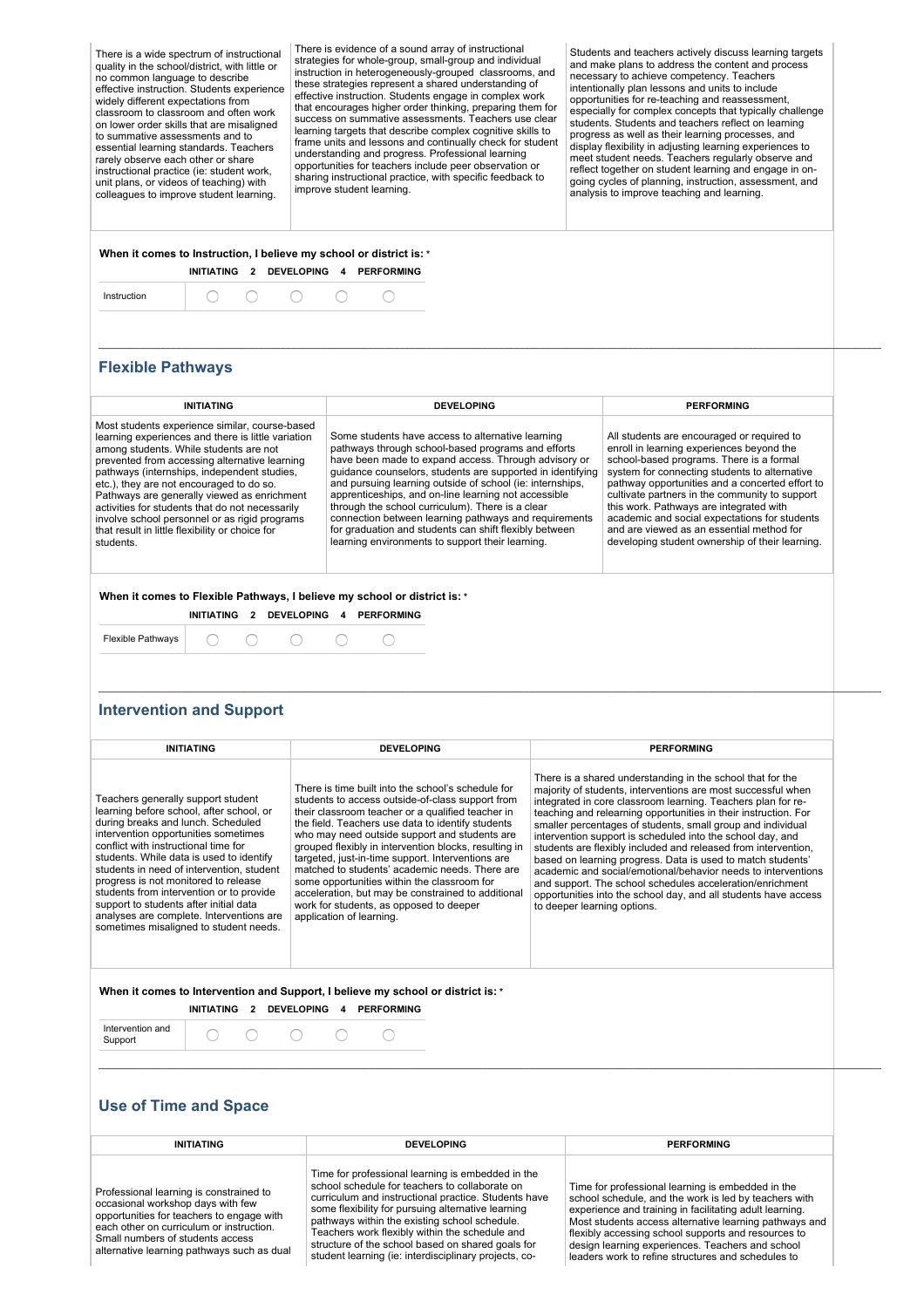| learning.                | enrollment or independent studies. Teachers<br>generally feel restricted by the schedule and<br>see it as a barrier to interdisciplinary learning<br>or other opportunities for increasing student | teaching or team-teaching, and modifying the<br>schedule for speakers, field trips or other extended<br>learning experiences). |                                                                                                                    | support a wide range of learning options (ie: staggered<br>schedules to expand learning time; modules or learning<br>intensives for student enrichment and support). |
|--------------------------|----------------------------------------------------------------------------------------------------------------------------------------------------------------------------------------------------|--------------------------------------------------------------------------------------------------------------------------------|--------------------------------------------------------------------------------------------------------------------|----------------------------------------------------------------------------------------------------------------------------------------------------------------------|
|                          | When it comes to Use of Time and Space, I believe my school or district is: *<br><b>INITIATING</b>                                                                                                 | 2 DEVELOPING 4 PERFORMING                                                                                                      |                                                                                                                    |                                                                                                                                                                      |
| Use of Time and<br>Space |                                                                                                                                                                                                    |                                                                                                                                |                                                                                                                    |                                                                                                                                                                      |
|                          |                                                                                                                                                                                                    |                                                                                                                                | If you would like to add comments on your responses to any of the Practice descriptions above, you may do so here. |                                                                                                                                                                      |
|                          |                                                                                                                                                                                                    |                                                                                                                                |                                                                                                                    |                                                                                                                                                                      |
|                          |                                                                                                                                                                                                    | << PREVIOUS                                                                                                                    | <b>SAVE PROGRESS</b>                                                                                               | $NEXT \gg$                                                                                                                                                           |